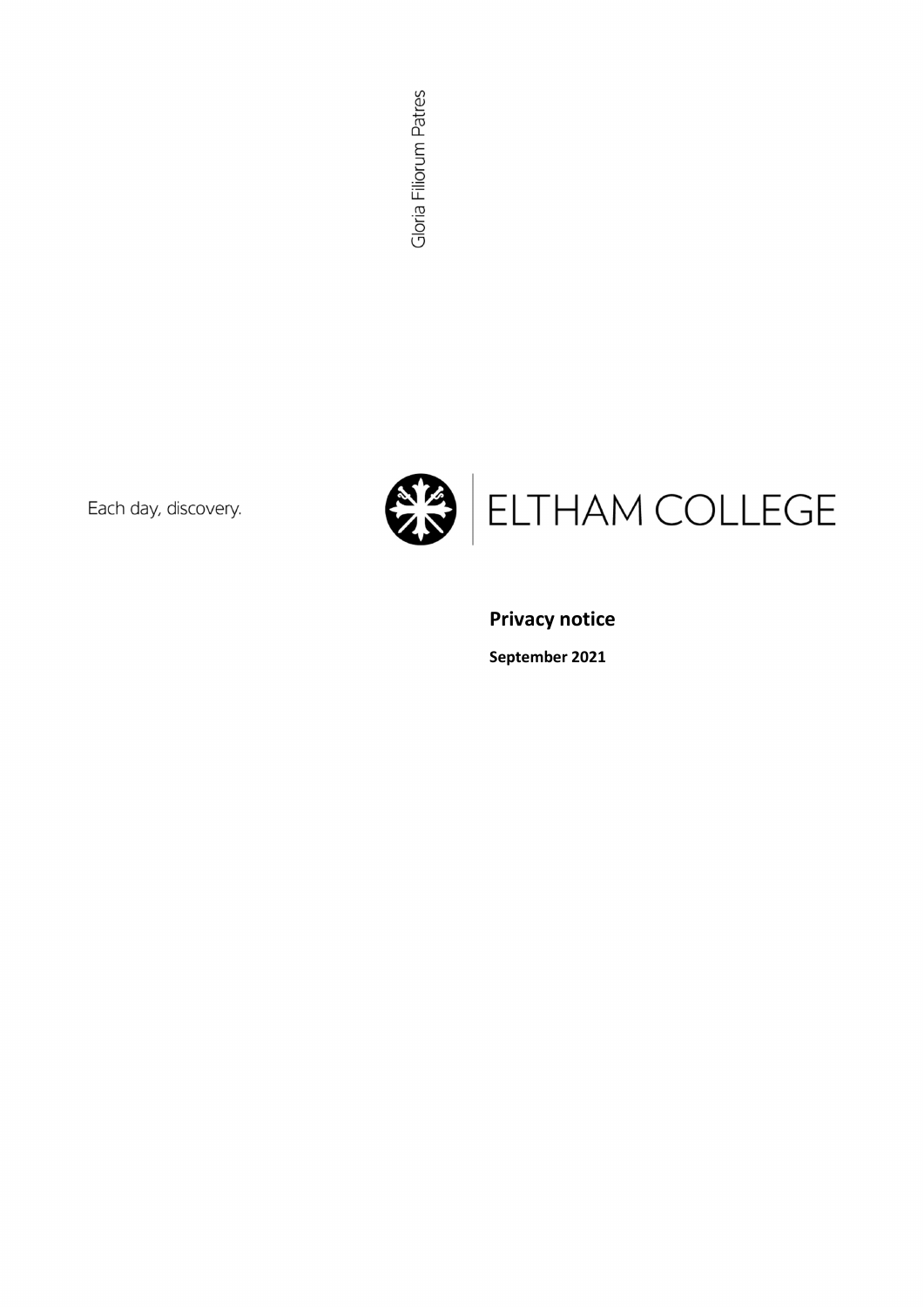

# Version Control Information

| <b>Reason For Amendment</b>                   | <b>Name</b>   | Date              | <b>Main changes</b>                                                                                                                                                                                                                  |
|-----------------------------------------------|---------------|-------------------|--------------------------------------------------------------------------------------------------------------------------------------------------------------------------------------------------------------------------------------|
| New document                                  | <b>Bursar</b> | May 2018          | Prepared in response to the<br>requirements of the General Data<br>Protection Regulation, due to come<br>into effect on 25 May 2018                                                                                                  |
| Annual review                                 | <b>Bursar</b> | May 2019          | Updated the "related documents"<br>list. No other changes,                                                                                                                                                                           |
| Review with<br>Development/Elthamians<br>team | <b>Bursar</b> | June 2019         | Updated the description on p.7 of<br>the archives (under "How long we<br>keep personal data") and explained<br>more clearly how we carry out<br>research for fundraising (under<br>"Keeping in touch and supporting<br>the school"). |
| <b>Annual Review</b>                          | <b>Bursar</b> | November<br>2020  | No changes                                                                                                                                                                                                                           |
| <b>Annual Review</b>                          | <b>Bursar</b> | September<br>2021 | No changes                                                                                                                                                                                                                           |
|                                               |               |                   |                                                                                                                                                                                                                                      |

# Related document:

- Student Privacy Notice (for students in the Senior School, available on the Eltham College website)
- Staff Privacy Notice (for all staff, available on Sharepoint)
- Development Office Privacy Notice (for our alumni community, available on the Elthamians website)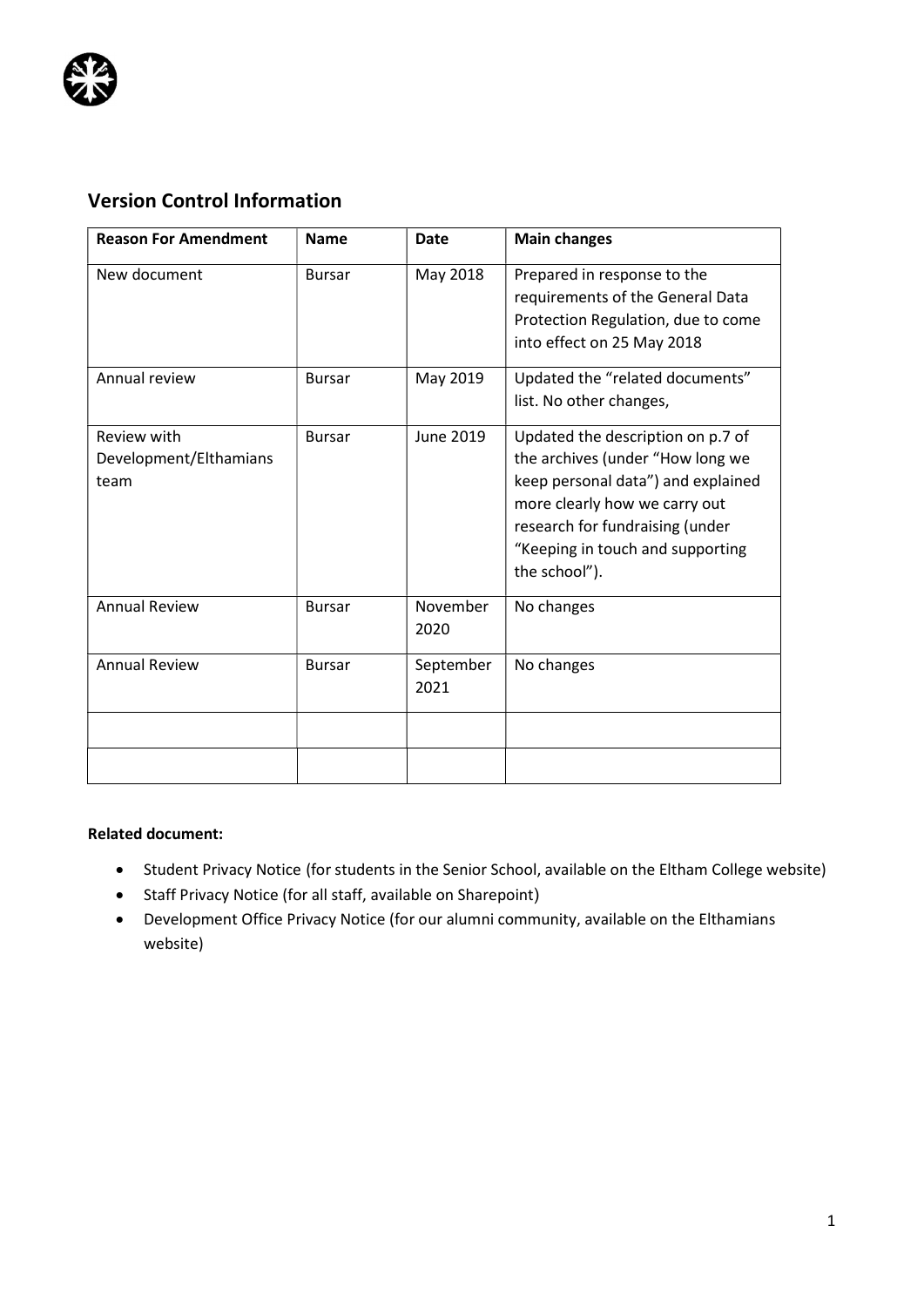

#### Who we are

This privacy notice relates to Eltham College, which is the Data Controller for the purposes of the relevant legislation ("Data Protection Law")<sup>1</sup>. Eltham College comprises both Eltham College and Eltham College Junior School. Eltham College is a registered company with company number 03245525, and a registered charity (number 1058438), and is registered at Grove Park Road, London SE9 4QF.

## What this privacy notice is for

This policy is intended to provide information about how Eltham College will use (or "process") personal data about individuals including its staff, its current, past and prospective pupils and their parents, carers or guardians. Those in the role of parents, carers or guardians are referred to in this policy as "parents".

This information is provided because Data Protection Law gives individuals rights to understand how their data is used. Staff, parents and pupils are all encouraged to read this Privacy Notice and understand the school's obligations to its entire community.

This Privacy Notice applies alongside any other information the school may provide about a particular use of personal data, for example when collecting data via an online or paper form.

This Privacy Notice also applies in addition to the school's other relevant terms and conditions and policies, including:

- any contract between the school and its staff or the parents of pupils;
- the school's policy on taking, storing and using images of children;
- the school's CCTV policy;
- the school's retention of records policy;
- the school's data protection policy for staff;
- the school's recruitment policy for staff;
- the school's safeguarding, pastoral, and health and safety policies, including as to how concerns or incidents are recorded; and
- the school's IT policies, including its Acceptable Use of IT policy and Online Bullying and Online Safety policy.

Anyone who works for, or acts on behalf of, the school (including staff, volunteers, governors and service providers) should also be aware of and comply with this Privacy Notice, and where appropriate, the school's Staff Privacy Notice, which also provides further information about how personal data about those individuals will be used.

<sup>1</sup> From 25 May 2018, the relevant legislation will include both the General Data Protection Regulation (EU 2016/679) and the UK Data Protection Act 2018, as well as potentially other relevant supporting legislation.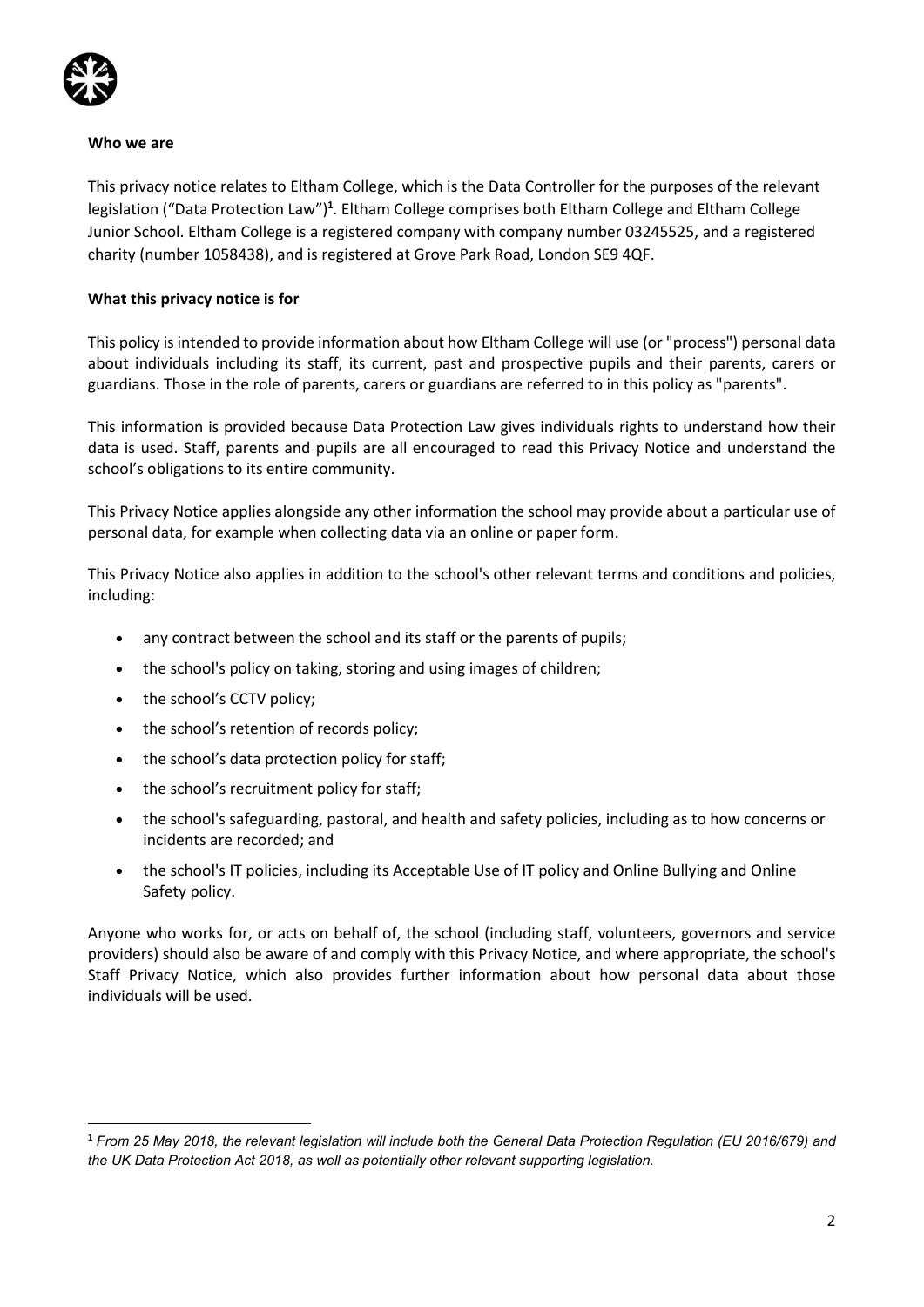

## Responsibility for data protection

The School has appointed the Bursar as Privacy and Compliance Officer who will deal with all your requests and enquiries concerning the school's uses of your personal data (see section on Your Rights below) and endeavour to ensure that all personal data is processed in compliance with this policy and Data Protection Law. The Bursar may be contacted on bursar@eltham-college.org.uk, or by telephone on 020 8857 7360.

#### Why the school needs to process personal data

In order to carry out its ordinary duties to staff, pupils and parents, the school needs to process a wide range of personal data about individuals (including current, past and prospective staff, pupils or parents) as part of its daily operation.

Some of this activity the school will need to carry out in order to fulfil its legal rights, duties or obligations – including those under a contract with its staff, or parents of its pupils.

Other uses of personal data will be made in accordance with the school's legitimate interests, or the legitimate interests of another body, provided that these are not outweighed by the impact on individuals, and provided it does not involve special or sensitive types of data.

The school expects that the following uses will fall within that category of its (or its community's) "legitimate interests":

- For the purposes of pupil selection (and to confirm the identity of prospective pupils and their parents);
- To provide education services, including musical education, physical training or spiritual development, career services, and extra-curricular activities to pupils, and monitoring pupils' progress and educational needs;
- Maintaining relationships with alumni and the school community, including direct marketing or fundraising activity;
- For the purposes of donor due diligence, and to confirm the identity of prospective donors and their background and relevant interests;
- For the purposes of management planning and forecasting, research and statistical analysis, including that imposed or provided for by law (such as tax, diversity or gender pay gap analysis);
- To enable relevant authorities to monitor the school's performance and to intervene or assist with incidents as appropriate;
- To give and receive information and references about past, current and prospective pupils, including relating to outstanding fees or payment history, to/from any educational institution that the pupil attended or where it is proposed they attend; and to provide references to potential employers of past pupils;
- For the purposes of staff recruitment and selection, including regulatory checks for the assessment of suitability, and the giving and receiving of references about past, current and prospective members of staff;
- To enable pupils to take part in national or other assessments, and to publish the results of public examinations or other achievements of pupils of the school;
- To safeguard pupils' welfare and provide appropriate pastoral care;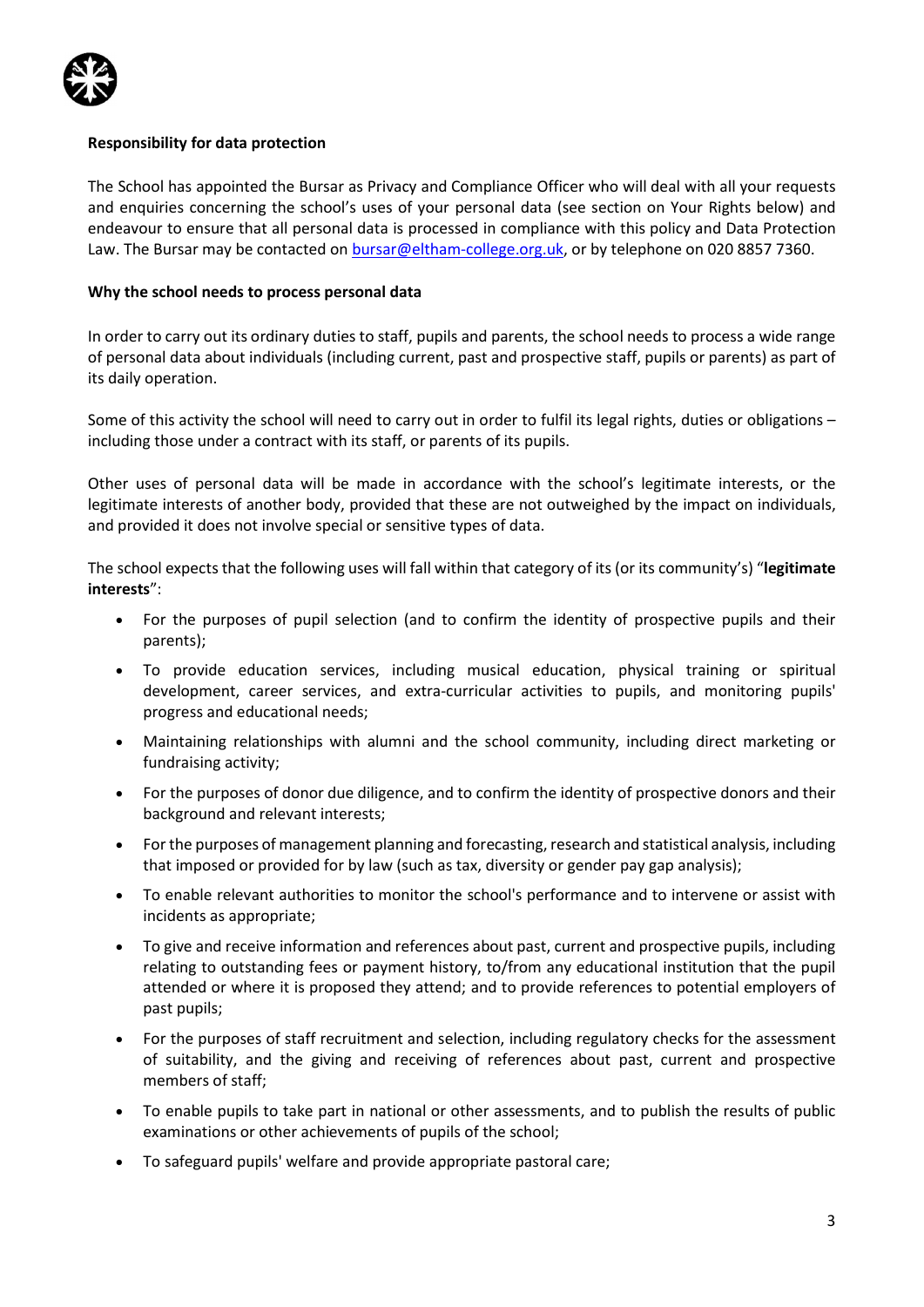

- To monitor (as appropriate) use of the school's IT and communications systems in accordance with the school's Acceptable Use of IT policy;
- To make use of photographic images of pupils in school publications, on the school and alumni website and (where appropriate) on the school's social media channels in accordance with the school's policy on taking, storing and using images of children;
- For security purposes, including CCTV, in accordance with the school's CCTV policy;
- To carry out or cooperate with any school or external complaints, disciplinary or investigation process; and
- Where otherwise reasonably necessary for the school's purposes, including to obtain appropriate professional advice and insurance for the school.

In addition, the school will on occasion need to process special category personal data (concerning health, ethnicity, religion, or sexual life) or criminal records information (such as when carrying out DBS checks) in accordance with rights or duties imposed on it by law, including as regards safeguarding and employment, or from time to time by explicit consent where required. These reasons will include:

- To safeguard pupils' welfare and provide appropriate pastoral (and where necessary, medical) care, and to take appropriate action in the event of an emergency, incident or accident, including by disclosing details of an individual's medical condition or other relevant information where it is in the individual's interests to do so: for example for medical advice, for social protection, safeguarding, and cooperation with police or social services, for insurance purposes or to caterers or organisers of school trips who need to be made aware of dietary or medical needs;
- To provide educational services in the context of any special educational needs of a pupil;
- To provide spiritual education in the context of any religious beliefs;
- In connection with employment of its staff, for example DBS checks, welfare, union membership or pension plans;
- As part of any school or external complaints, disciplinary or investigation process that involves such data, for example if there are SEN, health or safeguarding elements; or
- For legal and regulatory purposes (for example child protection, diversity monitoring and health and safety) and to comply with its legal obligations and duties of care.

#### Types of personal data processed by the school

Data will include by way of example:

- names, addresses, dates of birth, telephone numbers, e-mail addresses and other contact details;
- car details (about those who use our car parking facilities);
- bank details and other financial information, e.g. for parents who pay fees to the school, staff in receipt of salaries, suppliers, bursary applicants, and those making regular charitable donations to the school;
- past, present and prospective pupils' academic, disciplinary, admissions and attendance records (including information about any special needs), and examination scripts and marks;
- information about pupils' backgrounds including previous schooling, relationships with Eltham College alumni, parental occupations, family ethnicity and languages spoken at home;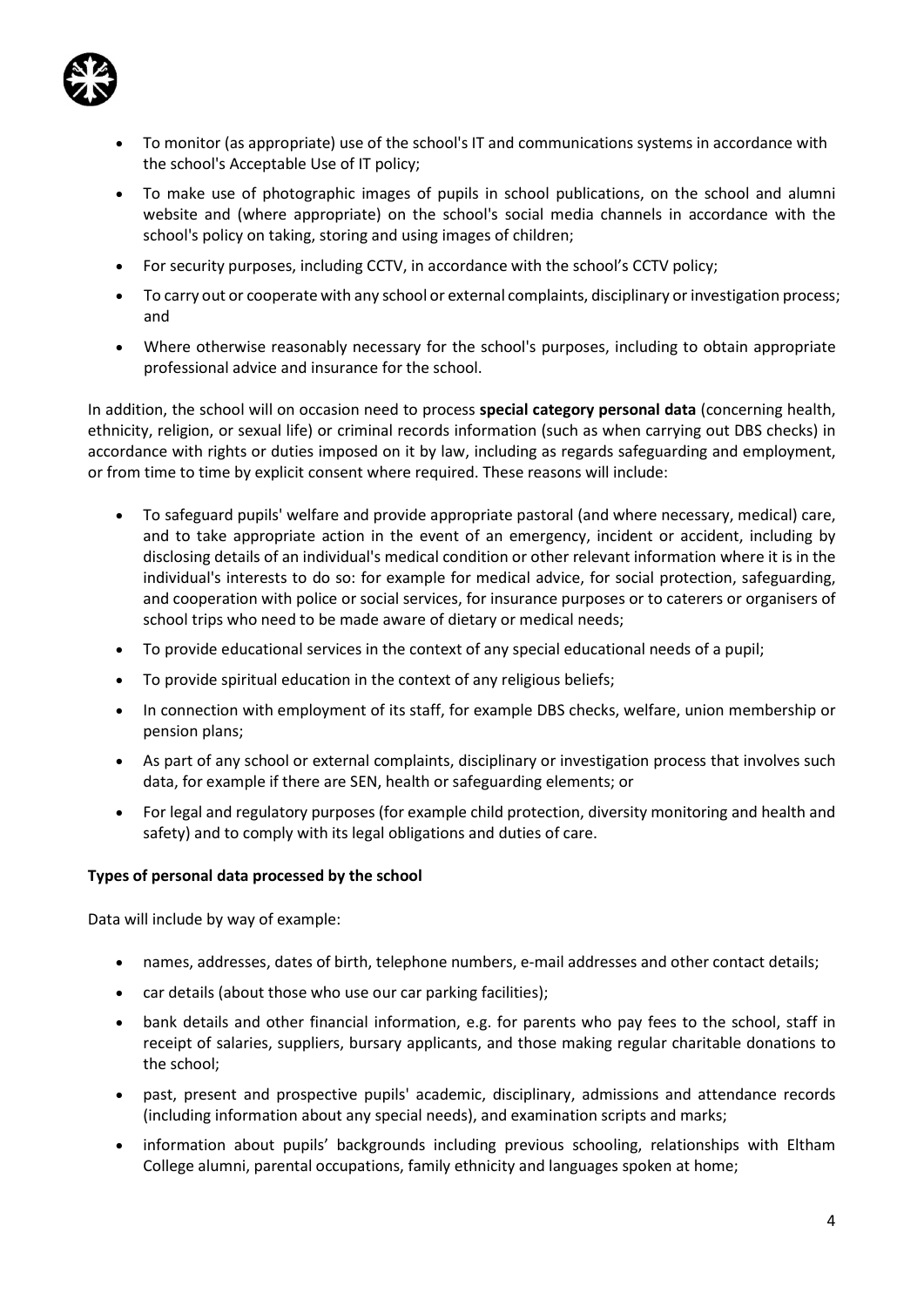

- personnel files, including information about previous employment and ongoing data in connection with academics, employment or safeguarding;
- where appropriate, information about individuals' health and welfare, and contact details for their next of kin;
- records of staff, visitor or alumni attendance at training or special events, and daily visitor records;
- references given or received by the school about pupils, and relevant information provided by previous educational establishments and/or other professionals or organisations working with pupils;
- correspondence with and concerning staff, pupils and parents past and present; and
- images of pupils (and occasionally other individuals) engaging in school activities, and images captured by the school's CCTV system (in accordance with the school's policy on taking, storing and using images of children).

# How the school collects data

Generally, the school receives personal data from the individual directly (including, in the case of pupils, from their parents). This may be on a paper or electronic form, or simply in the ordinary course of interaction or communication (such as email, by telephone or in written assessments).

However, in some cases personal data will be supplied by third parties (for example another school, or other professionals or authorities working with that individual); or collected from publicly available resources – for example as we look to improve our relationships with former pupils, making invitations to reunions, careers and networking events and fundraising more relevant.

# Who has access to personal data and who the school shares it with

Occasionally, the school will need to share personal information relating to its community with third parties, such as:

- professional advisers (e.g. lawyers, insurers, PR advisers and accountants);
- government authorities (e.g. HMRC, DfE, police or the local authority); and
- appropriate regulatory bodies (e.g. the Teaching Regulation Agency, the Independent Schools Inspectorate, the Charity Commission or the Information Commissioner.

For the most part, personal data collected by the school will remain within the school, and will be processed by appropriate individuals only in accordance with access protocols (i.e. on a 'need to know' basis). Particularly strict rules of access apply in the context of:

- medical records held and accessed only by the school nurse and appropriate medical staff under her supervision, or otherwise in accordance with express consent; and
- pastoral, personnel and safeguarding files.

However, a certain amount of relevant information relating to any student with special educational needs or specific medical needs (such as allergies) will need to be provided to staff more widely in the context of providing the necessary care and education that the pupil requires.

Staff, pupils and parents are reminded that the school is under duties imposed by law and statutory guidance (including Keeping Children Safe in Education) to record or report incidents and concerns that arise or are reported to it, in some cases regardless of whether they are proven, if they meet a certain threshold of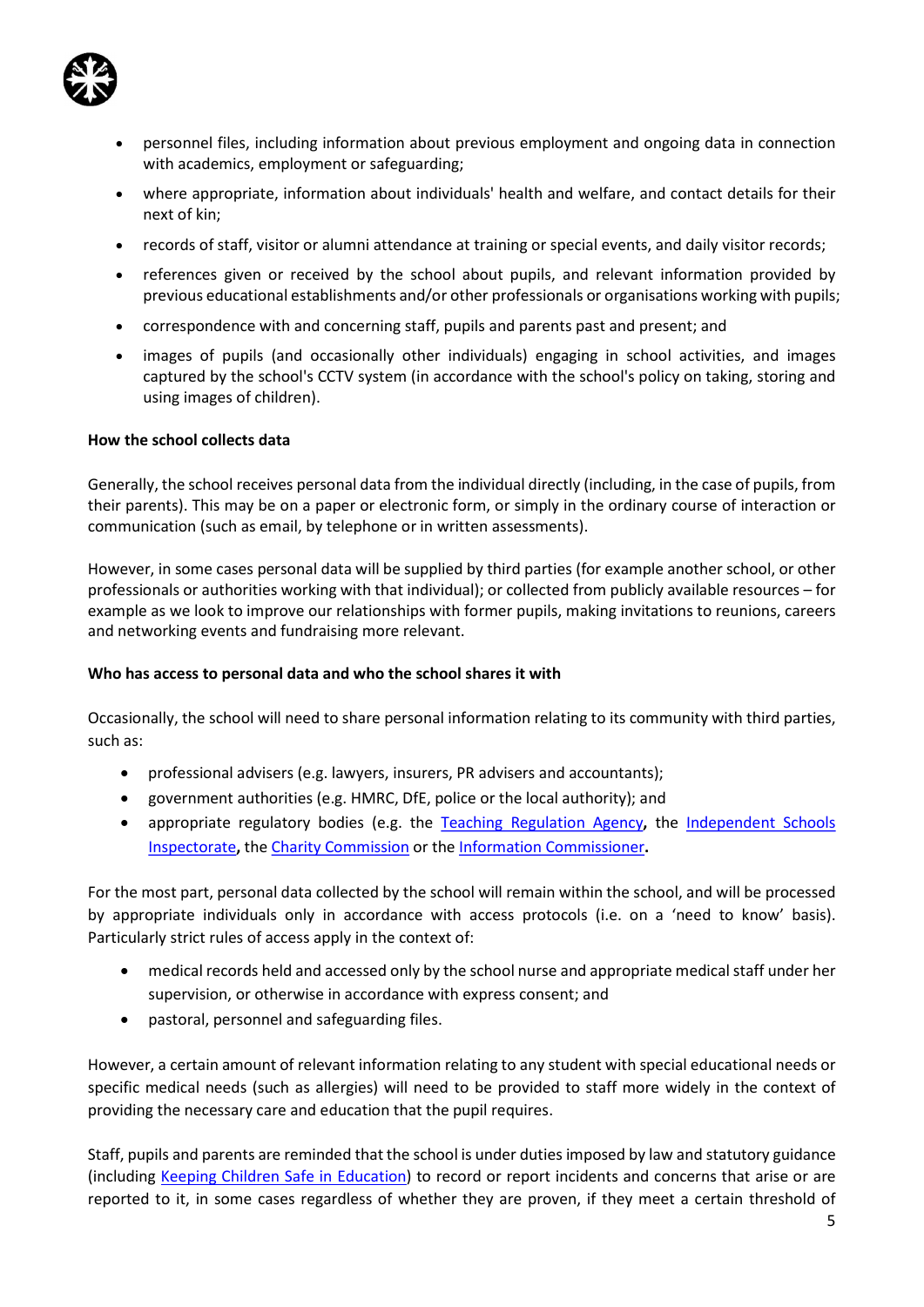

seriousness in their nature or regularity. This is likely to include file notes on personnel or safeguarding files, and in some cases referrals to relevant authorities such as the LADO or police. For further information about this, please view the school's Safeguarding Policy on the Eltham College website.

Finally, in accordance with Data Protection Law, some of the school's processing activity is carried out on its behalf by third parties, such as IT system providers, web developers, cloud storage providers, and printing and mailing companies. There are also times when you or we need to provide personal data to a third party as part of your relationship with the school, such as to travel companies for trips and visits, careers advice organisations, the University Admissions service etc. This is always subject to contractual assurances that personal data will be kept securely, in line with current regulation, and only in accordance with the school's specific directions.

# How long we keep personal data

The school will retain personal data securely and only in line with how long it is necessary to keep for a legitimate and lawful reason. Typically, the legal recommendation for how long to keep ordinary staff and pupil files is up to 7 years following departure from the school. However, incident reports and safeguarding files will need to be kept much longer, in accordance with specific legal requirements. At present we retain archived staff and student files indefinitely, under the special requirements of the Independent Inquiry into Child Sexual Abuse which has asked that no files are destroyed that may become in any way relevant to their investigations while the inquiry is running.

Our retention arrangements take account of the requirements of HMRC, our insurers and regulators, and of best practice with regard to working papers and communications files. We take our responsibilities seriously and ensure that both our data collection and retention arrangements align with the principles established in the regulation, that is, that data shall be:

- processed lawfully, fairly and in a transparent manner in relation to individuals;
- collected for specified, explicit and legitimate purposes and not further processed in a manner that is incompatible with those purposes; further processing for archiving purposes in the public interest, scientific or historical research purposes or statistical purposes shall not be considered to be incompatible with the initial purposes;
- adequate, relevant and limited to what is necessary in relation to the purposes for which they are processed;
- accurate and, where necessary, kept up to date; every reasonable step must be taken to ensure that personal data that are inaccurate, having regard to the purposes for which they are processed, are erased or rectified without delay;
- kept in a form which permits identification of data subjects for no longer than is necessary for the purposes for which the personal data are processed; personal data may be stored for longer periods insofar as the personal data will be processed solely for archiving purposes in the public interest, scientific or historical research purposes or statistical purposes subject to implementation of the appropriate technical and organisational measures required by the GDPR in order to safeguard the rights and freedoms of individuals; and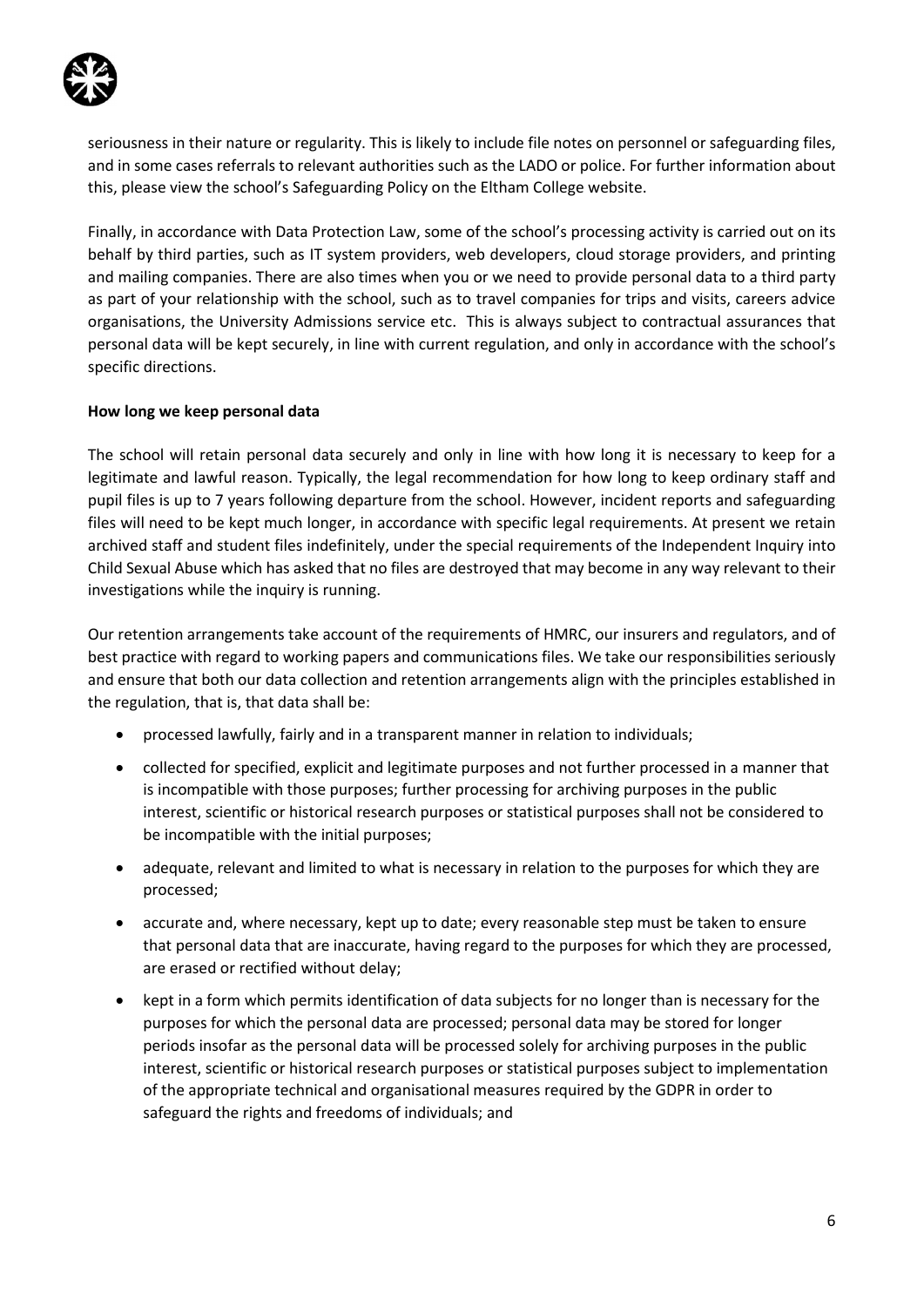

 processed in a manner that ensures appropriate security of the personal data, including protection against unauthorised or unlawful processing and against accidental loss, destruction or damage, using appropriate technical or organisational measures<sup>2</sup>.

If you have any specific queries about how our retention policy is applied, or wish to request that personal data that you no longer believe to be relevant is considered for erasure, please contact the Bursar. However, please bear in mind that the school will often have lawful and necessary reasons to hold on to some personal data even following such a request. A limited and reasonable amount of information will be kept for archiving purposes, for example; and even where you have requested we no longer keep in touch with you, we will need to keep a record of the fact in order to fulfil your wishes (called a "suppression record").

The school will also keep archives in the public interest. Archives will include, by way of example, photographs taken during a student's or staff member's time at Eltham College, posters from drama and music productions, photographs of alumni taken during alumni events, past school and alumni publications and Speech Day programmes. An archives Data Protection Impact Assessment has been completed and will be regularly reviewed. For more information about the school archive please contact the Bursar.

## Keeping in touch and supporting the school

The school, through the Development/Elthamians office, will use the contact details of parents, alumni and other members of the school community to keep them updated about the activities of the school, or alumni and events of interest, including by sending updates and alumni magazines, by email and by post and through our closed online community "Elthamians Network", provided by Graduway.

Fundraising research and activities help support the work of Eltham College. Eltham College will endeavour to undertake such activities in an effective and appropriate manner. Fundraising research allows Eltham College to identify those in the community who are willing, able and likely to make donations and to ensure that the fundraising communications are appropriate and of interest. Unless the relevant individual objects, the school will also:

- Contact parents and/or alumni by post and email in order to support the work of the careers department or to promote and raise funds for the school and, where appropriate, other worthy causes;
- Provide telephone contact information to the company organising our annual telephone fundraising campaign; and
- Collect and analyse information from publicly available sources about parents' and former pupils' occupation and activities, in order to maximise the school's fundraising potential.

Should you wish to limit or object to any such use, or would like further information about them, please contact the Bursar in writing. You always have the right to withdraw consent, where given, or otherwise object to direct marketing or fundraising. However, the school is nonetheless likely to retain some of your details (not least to ensure that no more communications are sent to that particular address, email or telephone number).

<sup>2</sup> General Data Protection Regulation, Article 5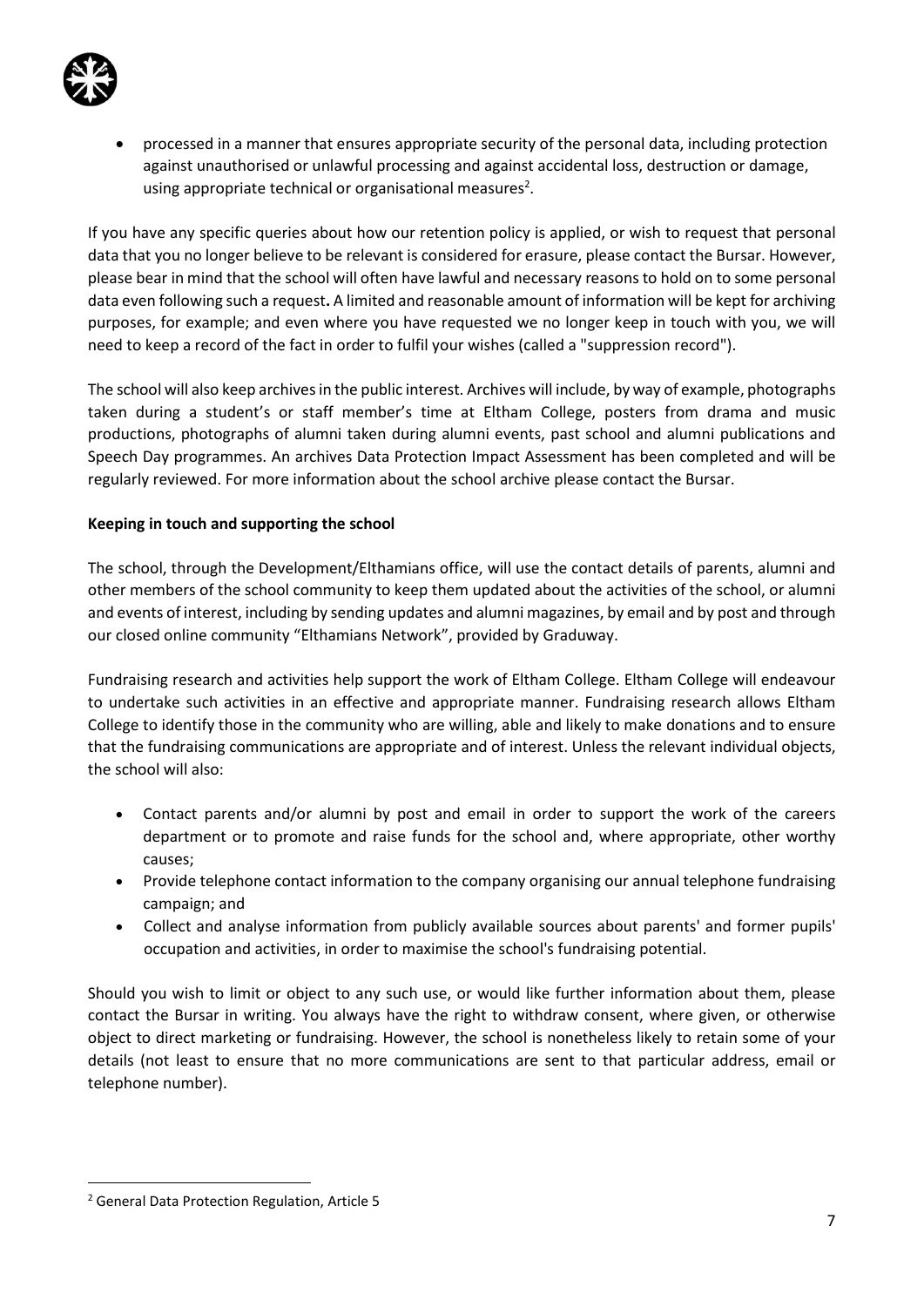

# Your rights

Rights of access, etc.

Individuals have various rights under Data Protection Law to access and understand personal data about them held by the school, and in some cases ask for it to be erased or amended or have it transferred to others, or for the school to stop processing it – but subject to certain exemptions and limitations.

Any individual wishing to access or amend their personal data, or wishing it to be transferred to another person or organisation, or who has some other objection to how their personal data is used, should put their request in writing to the Bursar, by post to the College or by email to Bursar@eltham-college.org.uk.

The school will endeavour to respond to any such written requests as soon as is reasonably practicable and in any event within statutory time-limits (which is one month in the case of requests for access to information).

The school will be better able to respond quickly to smaller, targeted requests for information. If the request for information is manifestly excessive or similar to previous requests, the school may ask you to reconsider, or require a proportionate fee (but only where Data Protection Law allows it).

Requests that cannot be fulfilled

You should be aware that the right of access is limited to your own personal data, and certain data is exempt from the right of access. This will include information which identifies other individuals (and parents need to be aware this may include their own children, in certain limited situations – please see further below), or information which is subject to legal privilege (for example legal advice given to or sought by the school, or documents prepared in connection with a legal action).

The school is also not required to disclose any pupil examination scripts (or other information consisting solely of pupil test answers), provide examination or other test marks ahead of any ordinary publication, nor share any confidential reference given by the school itself for the purposes of the education, training or employment of any individual.

You may have heard of the "right to be forgotten". However, we will sometimes have compelling reasons to refuse specific requests to amend, delete or stop processing your (or your child's) personal data: for example, a legal requirement, or where it falls within a legitimate interest identified in this Privacy Notice. All such requests will be considered on their own merits.

• Pupil requests

Pupils can make subject access requests for their own personal data, provided that, in the reasonable opinion of the school, they have sufficient maturity to understand the request they are making (see section Whose Rights? below). A pupil of any age may ask a parent or other representative to make a subject access request on his/her behalf.

Indeed, while a person with parental responsibility will generally be entitled to make a subject access request on behalf of younger pupils, the law still considers the information in question to be the child's: for older pupils, the parent making the request may need to evidence their child's authority for the specific request.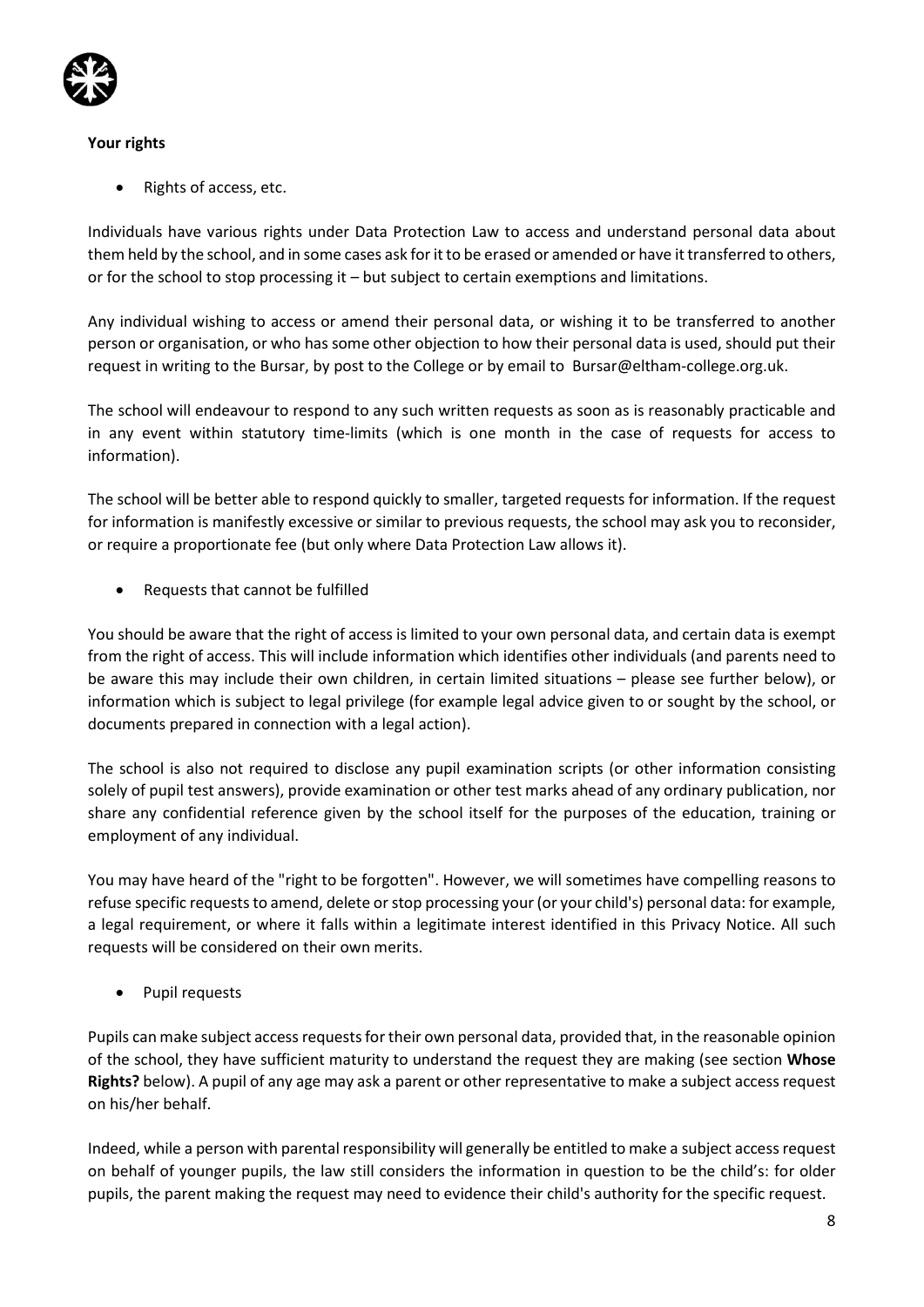

Pupils aged around 13 and above are generally assumed to have this level of maturity, although this will depend on both the child and the personal data requested, including any relevant circumstances at home. Slightly younger children may however be sufficiently mature to have a say in this decision, depending on the child and the circumstances.

• Parental requests, etc.

It should be clearly understood that the rules on subject access are not the sole basis on which information requests are handled. Parents may not have a statutory right to information, but they and others will often have a legitimate interest or expectation in receiving certain information about pupils without their consent. The school may consider there are lawful grounds for sharing with or without reference to that pupil.

Parents will in general receive educational and pastoral updates about their children. Where parents are separated, the school will in most cases aim to provide the same information to each person with parental responsibility, but may need to factor in all the circumstances including the express wishes of the child.

All information requests from, on behalf of, or concerning pupils – whether made under subject access or simply as an incidental request – will therefore be considered on a case by case basis.

Consent

Where the school is relying on consent as a means to process personal data, any person may withdraw this consent at any time (subject to similar age considerations as above). Examples where we do rely on consent are: certain types of uses of images, and certain types of fundraising activity. Please be aware however, that the school may not be relying on consent but have another lawful reason to process the personal data in question even without your consent.

That reason will usually have been asserted under this Privacy Notice, or may otherwise exist under some form of contract or agreement with the individual (e.g. an employment or parent contract, or because a purchase of goods, services or membership of an organisation such as an alumni or parents' association has been requested).

• Whose rights?

The rights under Data Protection Law belong to the individual to whom the data relates. However, the school will often rely on parental authority or notice for the necessary ways it processes personal data relating to pupils – for example, under the parent contract, or via a form. Parents and pupils should be aware that this is not necessarily the same as the school relying on strict consent (see section on Consent above).

Where consent is required, it may in some cases be necessary or appropriate – given the nature of the processing in question, and the pupil's age and understanding – to seek the pupil's consent. Parents should be aware that in such situations they may not be consulted, depending on the interests of the child, the parents' rights at law or under their contract, and all the circumstances.

In general, the school will assume that pupils' consent is not required for ordinary disclosure of their personal data to their parents, e.g. for the purposes of keeping parents informed about the pupil's activities, progress and behaviour, and in the interests of the pupil's welfare. That is unless, in the school's opinion, there is a good reason to do otherwise.